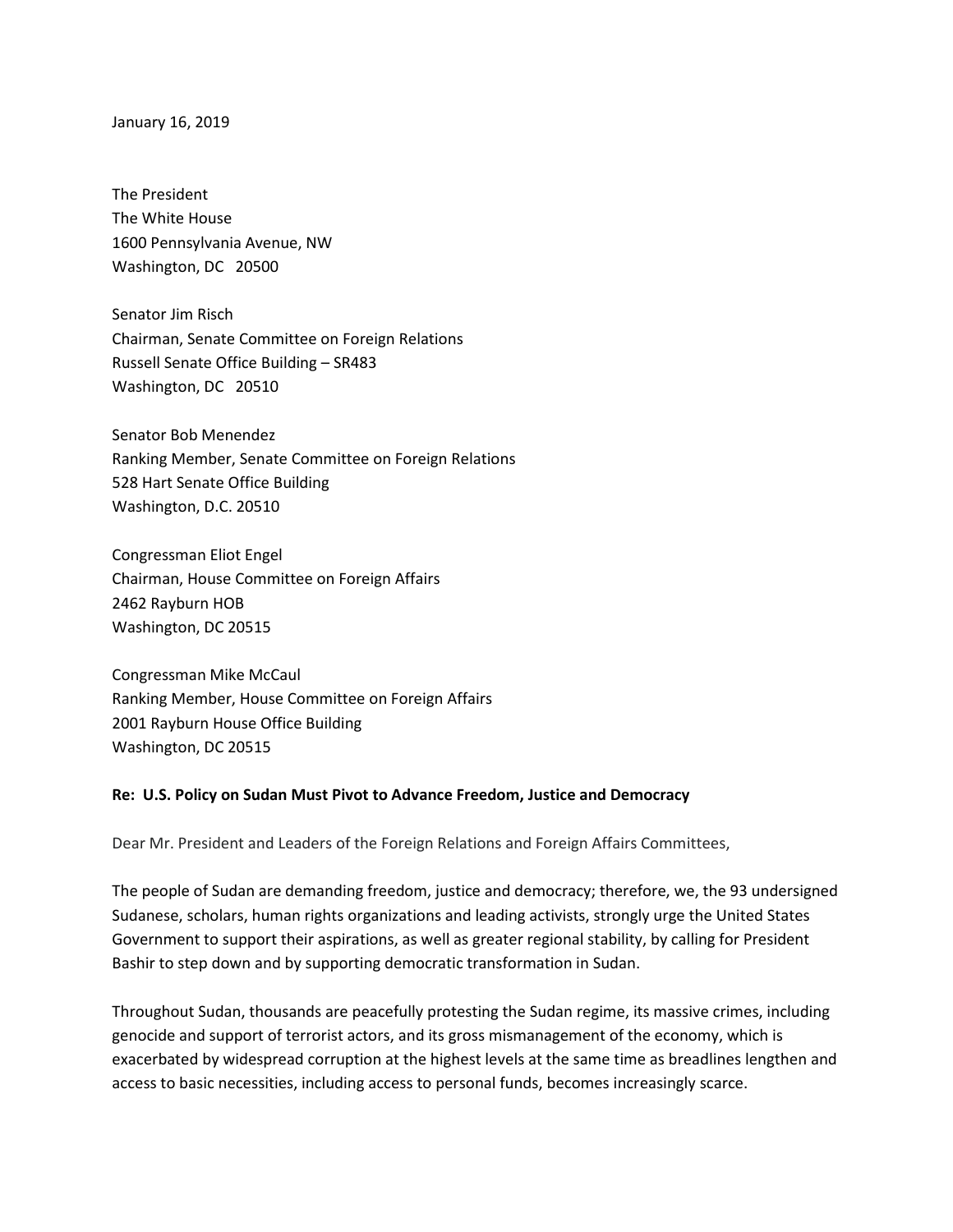Despite the right to peacefully assemble, a guarantee of Sudan's Interim National Constitution, peaceful protesters have been fired upon by the Sudan regime and reports indicate that over 40 have been killed, well over 300 have been wounded, and more than 800 have been arrested. The news from Sudan is replete with reports of government forces deliberately shooting to kill peaceful demonstrators and other shocking violations of basic humanity. In spite of these terrifying circumstances, protests are growing and courageous Sudanese across all regions of Sudan are calling for an end to the Bashir regime.

The Government of Sudan is clearly failing the tests of the United States' Phase II Engagement Plan, as evidenced by the violent crimes and egregious human rights violations committed by the regime since peaceful protests began on December 19, 2018. Any consideration of normalizing relations with the Sudan regime sends the wrong message, not only to the regime in Sudan, but also to bad actors worldwide, putting the United States and its allies at additional risk. U.S. policy must pivot to advance freedom, justice and democracy in Sudan. Please support the people of Sudan and their call for an end to Bashir's genocidal regime.

## Sincerely,

**Act for Sudan**, Eric Cohen, Co-Founder, USA **Abaunza Group**, Bonnie Abaunza, Founder, Los Angeles, CA **Abdalmoniem**, Member, Alhilal Club Association, Alexandria, VA **African Freedom Coalition**, Al Sutton M.D., President, New York, NY **African Soul, American Heart**, Debra Dawson, President, Fargo, ND **Aicha Elbasri**, Former Spokesperson for the African Union-United Nations Mission in Darfur, Long Island City, NY **Akulia Foundation**, Lita Muki, Chairperson, Juba, Jubek, South Sudan **Arab Coalition for Sudan (ACS)**, Wadah Tabir, General Coordinator, Egypt **Baroness Caroline Cox**, House of Lords, Humanitarian Aid Relief Trust, London, UK **Beja Organization for Human Rights and Development**, Ibrahim Ahmed, President, Fairfax, VA **Better Options for All South Sudanese**, Dut-machine de Mabior, Moderator, Nairobi, Kenya **Brooklyn Coalition for Darfur & Marginalized Sudan**, Laura Limuli, Coordinator, Brooklyn, NY **Chance to Advance**, Ekhlas Ahmed, Educator, Portland, MA **Coalition Against Global Genocide**, Linda Farb, Board Chair, Roz Duman, Founder/Executive Director, Westminster, CO **Coalition of Advocates for South Sudan**, Bill Andress, Secretary, Lexington, SC **Collectif Urgence Darfour**, Dr. Jacky Mamou, President, Paris, France **Concerned Citizens for Change**, Gene Binder, Member Steering Committee, Bronx, NY **DAAM-UK (Pro-Democracy Activists Abroad)**, Ali Abdelatif M. Hussein, Co-ordinator, London, UK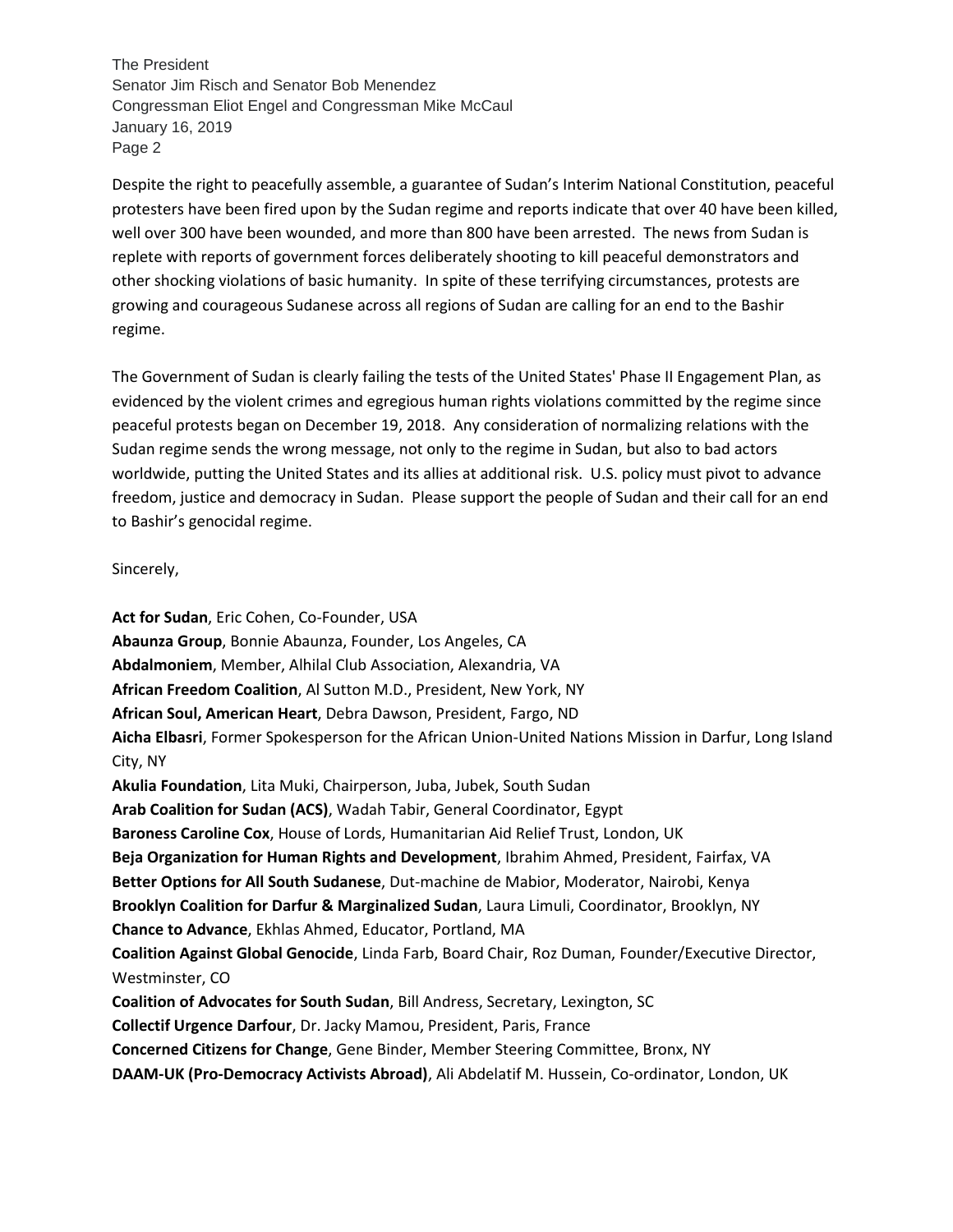**Damanga Coalition for Freedom and Democracy**, Daowd Salih, Co-Founder and Board President, Peapack, NJ **Darfur Action Group of South Carolina**, Dr. Richard Sribnick, Chairman, Columbia, SC **Darfur and Beyond**, Cory Williams, Co-Founder, Phoenix, AZ **Darfur Interfaith Network**, Martha Boshnick, Co-Chair, Washington, DC **Darfur Victims Organization for Rehabilitation and Relief**, Ishag Mekki, London, UK **Dear Sudan Love Marin**, Gerri Miller, Founder and Coordinator, Tiburon, CA **Dr. Abdelmoneim Girshab**, Eastbourne District General Hospital, Eastbourne, East Sussex, UK **Dr. Gregory H. Stanton**, Founding President, Genocide Watch, McLean, VA **Dr. Samuel Totten**, Professor Emeritus, University of Arkansas, Fayetteville, Fayetteville, AK **Dr. Robert K. Hitchcock**, Adjunct Professor, University of New Mexico, Albuquerque, NM **Elhag Ali Warrag Sidahmed Warrag**, Editor in Chief, Hurriyat **Ellen J. Kennedy, Ph.D.**, Executive Director, World Without Genocide, St. Paul, MN **Eltaghyeer (Change) Newspaper**, Salih Amar, Deputy Editor in Chief, Sudan **Eltigani Ali**, Herndon, VA **Empower One**, Mike Congrove, CEO, Dallas, TX **Enough Project**, Dr. Suliman Baldo and Omer G. Ismail, Special Advisors, Washington, DC **Eric Reeves**, Senior Fellow, Harvard University's François-Xavier Bagnoud Center for Health and Human Rights, Northampton, MA **Face Past for Future Foundation (FP4F)**, Abdelrahman Al Gasim, Kampala, Uganda **Faith J.H. McDonnell**, Director, Church Alliance for a New Sudan, Washington, DC **Genocide No More - Save Darfur**, Marv Steinberg, Coordinator, Redding, CA **Help Nuba**, Rabbi David Kaufman **Human Rights and Development Organization Centre (HUDO)**, Bushra Gamar Hussein, Executive Director, Kampala, Uganda **Humanity United**, Tim Isgitt, Managing Director, San Francisco, CA **Idaho Darfur Coalition**, Marilyn Griep, Co-Founder, Boise, ID **Independent Movement Organization (IMO)**, Adil Salih, President, Fairfax, VA **Institute on Religion and Democracy**, Washington, DC **Investors Against Genocide**, Susan Morgan, Co-founder, San Francisco, CA **Ipswich Community Action**, Lakshmi Linda Sirois, Co-Organizer, Ipswich, MA **Joining Our Voices**, Slater Armstrong, Founder/Director, Baton Rouge, LA **Justice Center for Advocacy and Legal Consultation (JCALC)**, Mohaned Elnour, Director, Khartoum, Sudan **Mahdi Ibrahim Saeed**, University of Limpopo., Polokwane, South Africa **Mariam Abdalgadir**, San Lorenzo, CA **Massachusetts Coalition to Save Darfur**, William Rosenfeld, Director, Boston, MA **Mohamed Y. Khalifa**, Instructor, Harvard University, Cambridge, MA **Mona Suliman**, Teacher, SANC, Hayward, CA,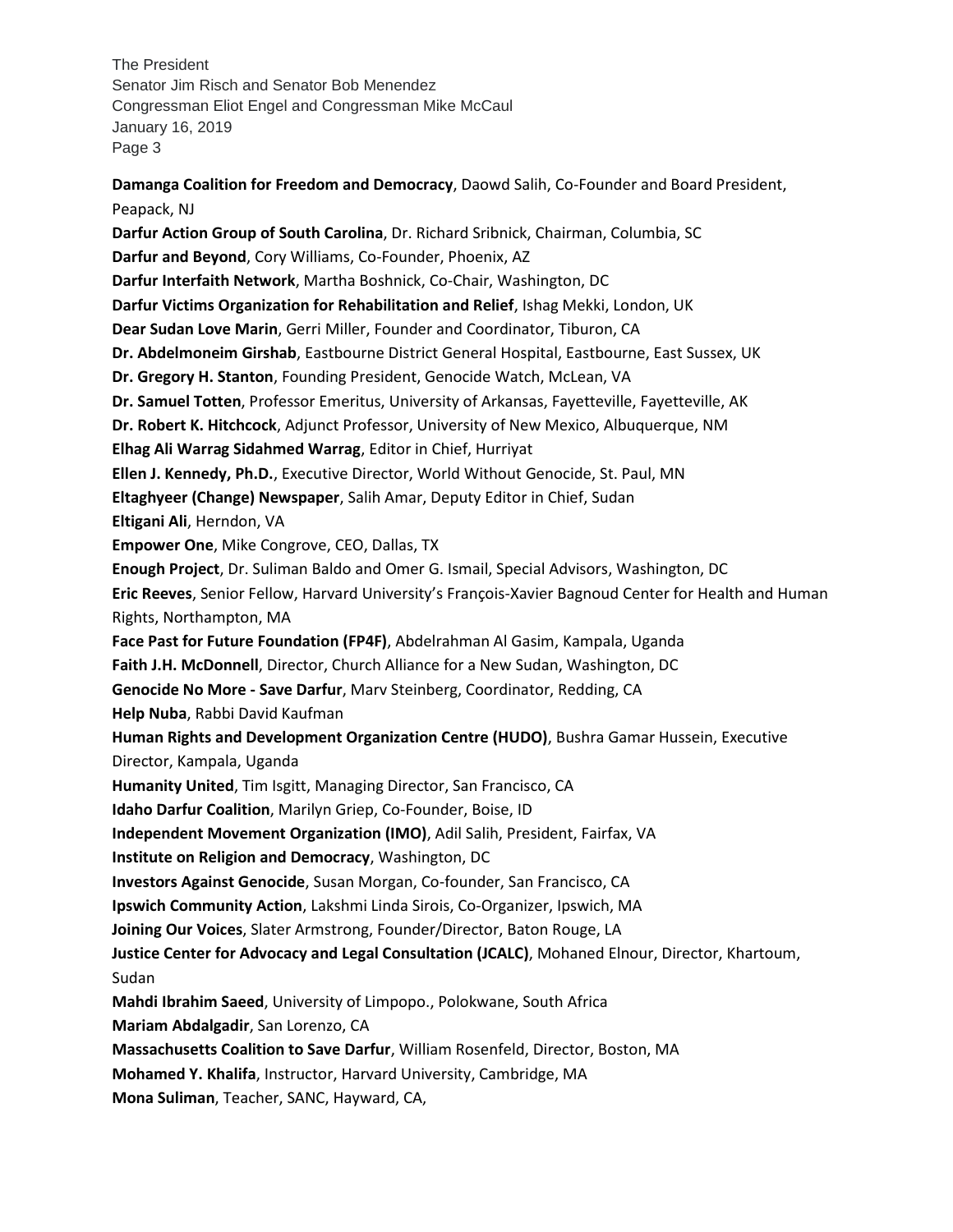**Ms. Amani Khateeb**, Centreville, VA **Muawia Suleiman**, Sudanese Community, London, UK **Mustafa Sharif**, PhD., College Station, TX **Nassir Mansour**, Assistant Professor of Neurosurgery, SUNY Downstate Medical College, Brooklyn, NY **Never Again Coalition**, Lauren Fortgang, Policy Director, Portland, OR **New York Coalition for Sudan**, Eileen Weiss, Co-Director, New York, NY **Nuba Christian Family Mission**, James Spencer Flournoy, Director, Englewood, CO **Nubia Project**, Nuraddin Abdulmannan, President, Washington, DC **Operation Broken Silence**, Mark C. Hackett, Executive Director, Memphis, TN **Oregon Coalition for Humanity**, Kathy Cordell, Member, Portland, OR **Pittsburgh Darfur Emergency Coalition**, David Rosenberg, Coordinator, Pittsburgh, PA **Philip Tutu**, Activist, Kansas City, MO **Professor Elihu D. Richter MD MPH**, Occupational and Environmental Medicine, Hebrew University-Hadassah School of Public Health and Community Medicine, Jerusalem, Israel **Professor Paul Slovic**, University of Oregon, Eugene, OR **Rev. Dr. Julian Austin Watson**, United Methodist Church, Hendersonville, NC **Rev. Heidi McGinness**, Minister, Unflinching Hope International, Omaha, NE **Right for Peace**, Osman Naway Habila, Director, Kansas City, MO **Seifeldin Kudi**, Human Rights Defender, Boston, MA **Shine A Ray of Hope**, Carmen Paolercio, Coordinator, New Rochelle, NY **Skills for Nuba Mountains**, Lazim Suleiman Elbasha, Executive Director, Kauda, South Kordofan/Nuba Mountains, Sudan **South Sudan Civil Society Alliance (SSCSA)**, Keluel Agok Kuch, Secretary General, Juba, South Sudan **Stop Genocide Now**, Katie-Jay Scott, Redondo, CA **Sudan Democracy First Group**, Anwar Elhaj, Executive Director, Kampala, Uganda **Sudan of the Future**, Nancy and Rudwan Dawod, Activist/First Vice President, Eugene, OR, Khartoum, Sudan, **Sudan Relief and Rehabilitation Agency**, Ishraga Ahmed Khamis, Director, Blue Nile, Sudan **Sudan Sunrise**, Tom Prichard, Executive Director, Reston, VA **Sudan Unlimited**, Esther Sprague, Founder and Director, San Francisco, CA **Sudanese Community Association of Illinois**, Peter Magai Bul, Board Chairman, Chicago, IL **Sudanese Community Church, The Episcopal Church in Colorado**, The Rev Ayyoubawaga B. Gafour, Ph.D., Vicar, Denver, CO **The Combat Genocide Association - A Jewish and Universal Organization**, Tal Rotem, Director, Israel **The Elsa-Gopa Trust**, Nell Okie, Director, Madison, CT **The MagkaSama Project**, Max Dana, Founder, Paris, France **The North Carolina African Services Coalition**, Omer Omer, Area Director, Greensboro, NC **The Regional Centre for Training and Development of Civil Society (RCDCS)**, Abdel Mutaal Girshab, Director General, Khartoum, Sudan